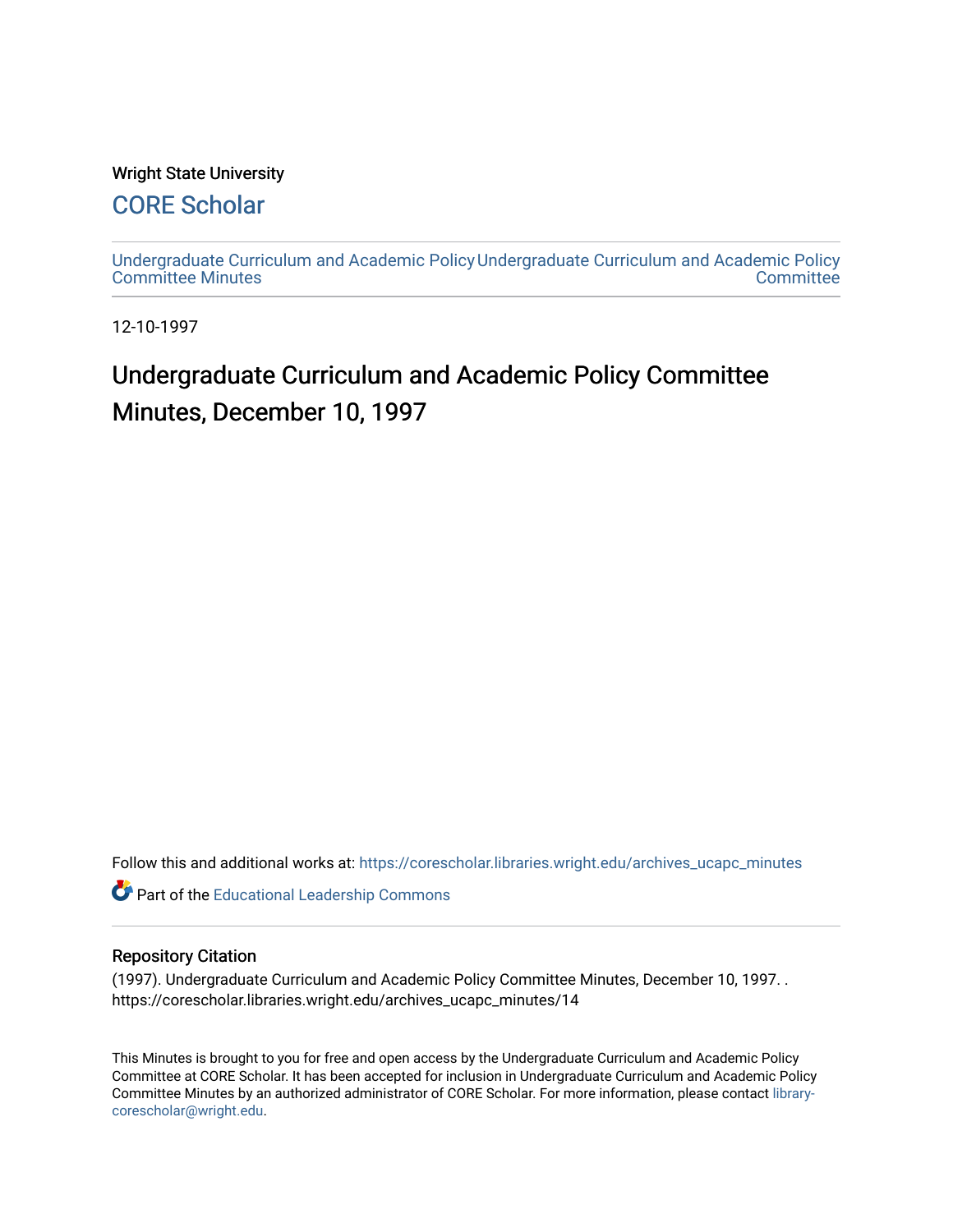# **Undergraduate Curriculum and Academic Policy Committee**

## **Minutes of December 10, 1997 Meeting**

**Present: Beth Basista, Pamela Wallace-Johnson (for Jeanne Fraker), Jeff Gardner, Steve Frederick (for Myrna Gifford), Carol Holdcraft, Joe Law, Barbara Winters (for Jan Maxwell), Anne Runyan, Tom Sav, Joe Slater, Tim Wood.**

**Update of Faculty Senate Actions on Course Add/Registration Policy Proposal**

**The proposal will appear as old business for Faculty Senate deliberation at the January 12, 1998 meeting. The Registrars Office and the Office of Institutional Research will be preparing data pertaining to the possible impacts of the change in the add/registration policy. The UCAPC will hold a special meeting on January 7, 1998 to review the data and any analyses of possible impacts.**

**Implementation of a Plus/Minus Grade Policy**

**In the winter quarter, the UCAPC will begin a review of the Faculty Senate Executive Committee request to consider the possibility of implementing a Plus/Minus Grade Policy.**

**Update of Previously Proposed Minor in Air Force Studies**

**All courses offered by the Department of Air Force Studies are open to any WSU student without restriction. The new Undergraduate Catalog is in error in naming the department Aerospace Science. Previously housed in the College of Business, last year the department was moved and reports to the Associate Provost for Academic Affairs. The department is staffed by non-tenure track military personnel with three year assignments with an option for a fourth year (although the option is usually not requested or granted). The major thrust of the proposed minor is to encourage ROTC students to obtain a more diverse and global education while simultaneously giving them recognition through the award of the minor for current course credit hours that they must take as part of the program. Because several questions and possible issues remain, the UCAPC will invite the Associate Provost for Academic Affairs and the appropriate representative from the Department of Air Force Studies to its next regularly scheduled meeting.**

**New Program Proposals**

**Submitted by the CEHS:**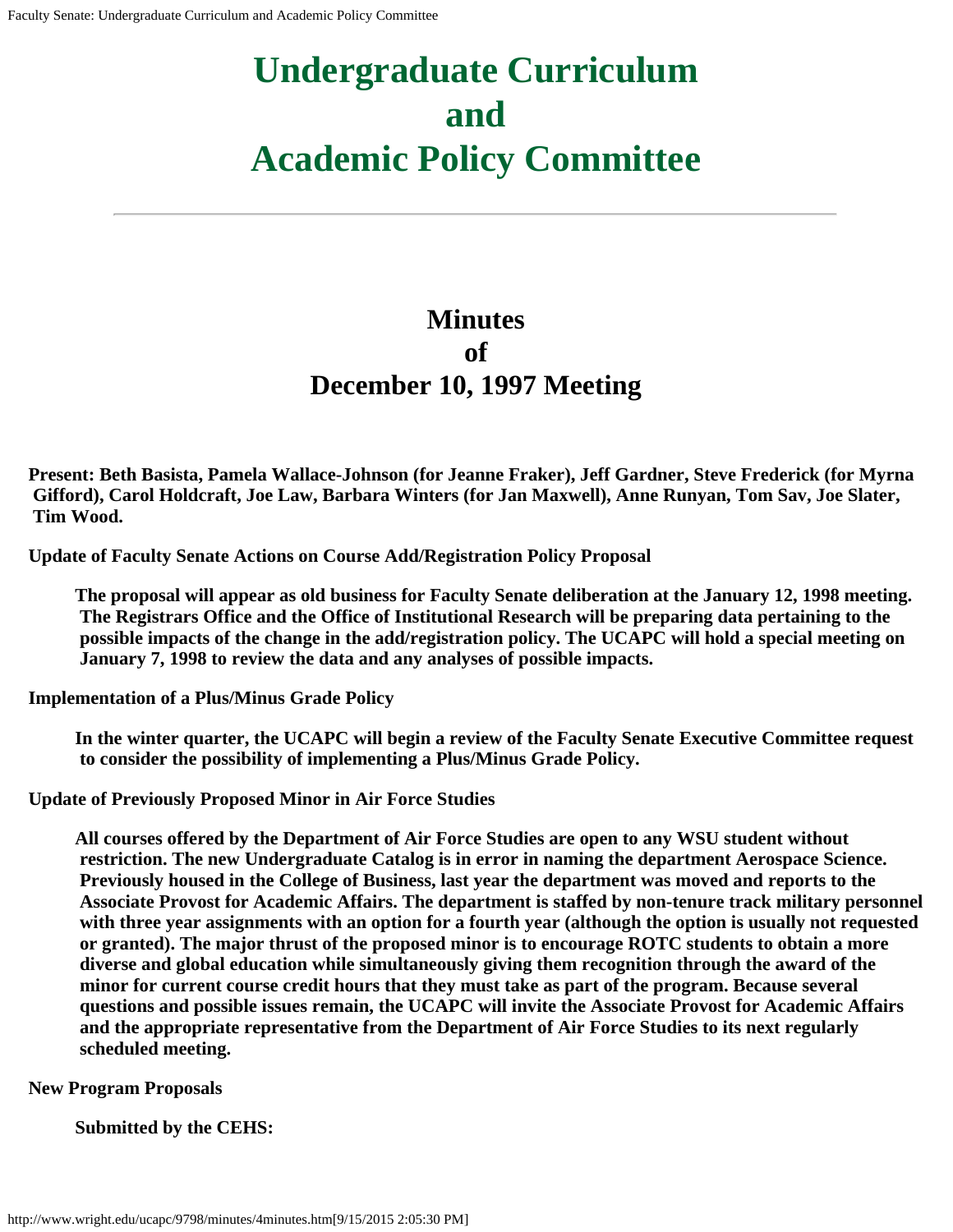**B.S. in Education, Early Childhood (leading to licensure) B.S. in Education, Middle Childhood (without licensure)**

**The program proposals pertain to the CEHS in regard to their process of preparing teacher education programs to meet the new licensure standards of the Ohio Department of Education.**

**The proposals were approved by the Provost and the Council of Deans at their December 9, 1997 meeting.**

**The UCAPC reviewed and approved the proposals subject to providing additional information and repackaging of the requests so that (1) existing course requirements can be more easily compared to proposed course requirements, (2) credit hour requirements are specifically identified in each of the General Education, Professional Education, and Curriculum Content areas, and (3) resource implications are more appropriately addressed. The CEHS will provide these changes by Monday, December 15 so that they can be included with the usual mailing of the Faculty Senate agenda. In this way, all faculty will have an opportunity to review the proposals and provide any additional input for UCAPC,s review of the revisions at its special meeting on January 7, 1998.**

**Course Modification and Inventory Requests Submitted by the CEHS**

**With minor revisions to be undertaken by the CEHS in a number of proposed requests, the UCAPC approved the following:**

**A. Integrated Business Education Comprehensive Program**

| <b>EDT 335</b>     | <b>IEDT 433</b> | <b>IEDT 434</b> | $\parallel$ OA 211  | <b>OA 212</b>   | OA 220              | OA 221         | $\parallel$ OA 222 |
|--------------------|-----------------|-----------------|---------------------|-----------------|---------------------|----------------|--------------------|
| $\parallel$ OA 305 | 306<br>"IOA     | <b>VOE 401</b>  | $\parallel$ VOE 406 | <b>IVOE 407</b> | $\parallel$ VOE 421 | <b>VOE 431</b> | VOE 465            |
| <b>VOE 469</b>     | EDT 440         |                 |                     |                 |                     |                |                    |

#### **B. Vocational Licensure Endorsement Program**

| <b>VOE 411</b> | $\parallel$ VOE 421 | <b>VOE 431</b> | VOE 458 | VOE 469 | $\parallel$ VOE 471 |
|----------------|---------------------|----------------|---------|---------|---------------------|
| <b>NOE 472</b> | VOE 473             | <b>VOE 474</b> | VOE 475 | VOE 451 | $\parallel$ VOE 452 |

#### **C. Early and Middle Childhood Education Programs**

| ٠ы<br>.<br>---<br>$ -$ | $\sim$<br>⊷ | ້ |
|------------------------|-------------|---|
|                        |             |   |

#### **D. Early Childhood Education Program**

| <b>ED 315</b> | 316<br>IED | 217<br>IED |
|---------------|------------|------------|
|               |            |            |

#### **E. Early and Middle Childhood Education Programs**

| ED<br>311 | 227  |              | 429   | I A |
|-----------|------|--------------|-------|-----|
|           | ا عد | TED<br>T.L / | متحدا | 214 |

#### **F. Middle Childhood Education Program**

**ED 421**

#### **G. Early Childhood Education Program**

| <b>EDE 303</b><br>IEDE<br>230<br>$\sim$<br>TEDE<br>$\overline{a}$ | 401<br>IEDE | IEI<br>т. | 470<br>'чn.<br>שני |
|-------------------------------------------------------------------|-------------|-----------|--------------------|
|-------------------------------------------------------------------|-------------|-----------|--------------------|